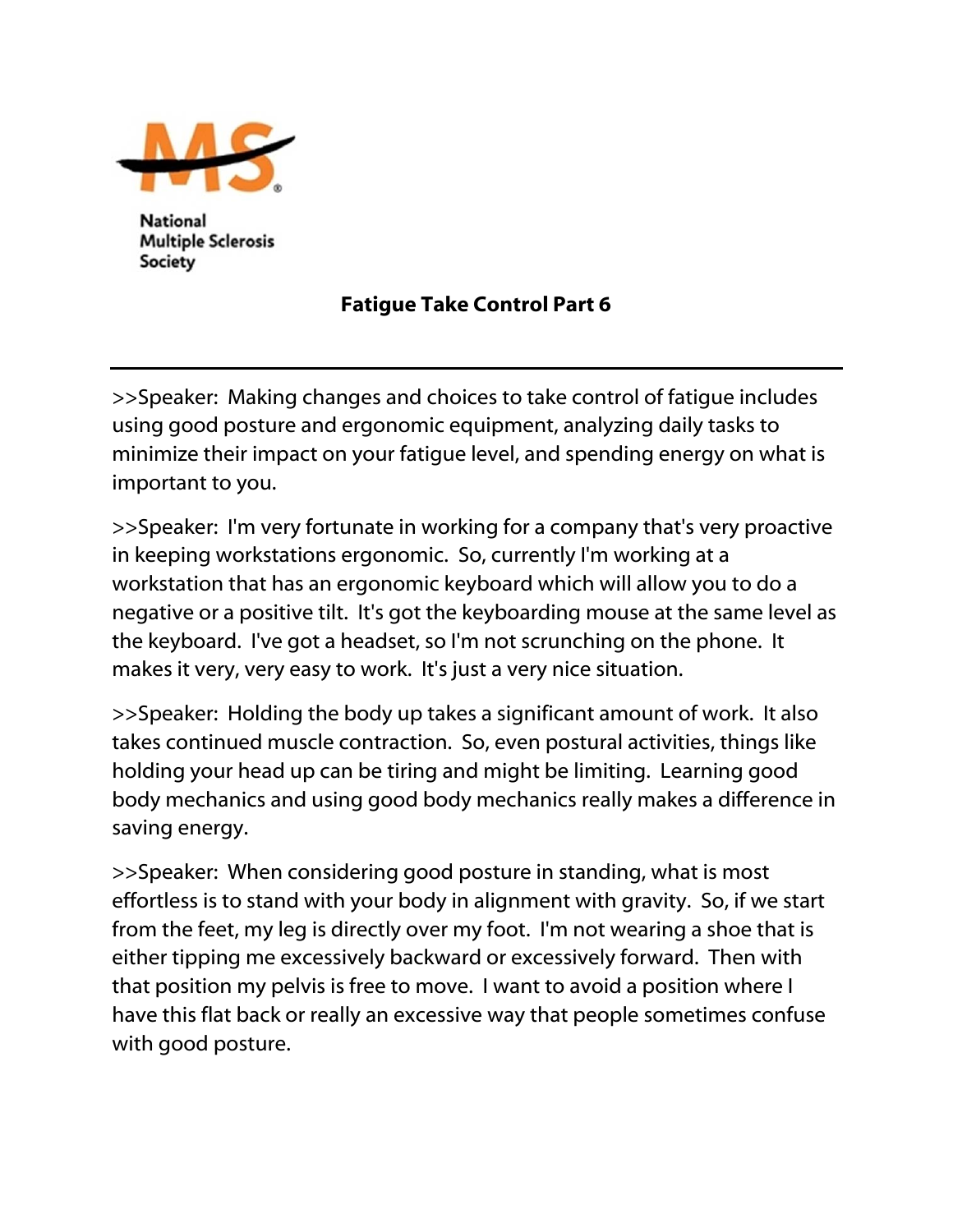Once the pelvis is in a neutral position over the hip, the rib cage and shoulders and head can rest in alignment with gravity over the pelvis. Once you've achieved good standing posture, it's important to keep yourself in align with your work, so don't twist your body to get from place-to-place, but actually turn yourself to face your work.

To achieve good posture in sitting, it's important to have an ergonomic chair. But remember that an ergonomic chair is not ergonomic until it has been fit to you. The things to consider when purchasing a chair would be adjustability. This includes adjustability of a headrest, both up and down and forward and back, so it fits you. The back rest should be adjustable including tilt and height. The height of the chair should be adjustable, and find a height that works for you, that it keeps your feet on the floor, a right angle in your ankles, a right angle in your knees and hips.

Another thing that's important when considering using a chair is armrests that are adjustable, and the armrest should be adjustable to a height that your hands can be at the workspace or a 90-degree position for your elbows, and they also should be adjustable, moving in and out.

So, at a computer workstation, one key thing to consider is the height of the monitor. The top of the monitor should be at the same level as her eyes, or the middle of the monitor is six inches below her eyes. The position of the monitor should also be directly in front of you, not off to the side. This limits the need for you to have to keep your head in a turned position, which can cause problems with fatigue and pain. Also, the height of the monitor limits you from having to move your head up and down, which could also cause fatigue and pain.

>>Speaker: Another way to take control of fatigue is to eliminate or change activities that are tiring. The activity analysis process will help you to decide which changes to make.

>>Speaker: The most important thing to remember when you're trying to manage your fatigue is that almost any part of an activity can be changed. The first thing you might want to look at is does this fit in with my priorities? Is this a priority activity? Expectations are another part of any activity. How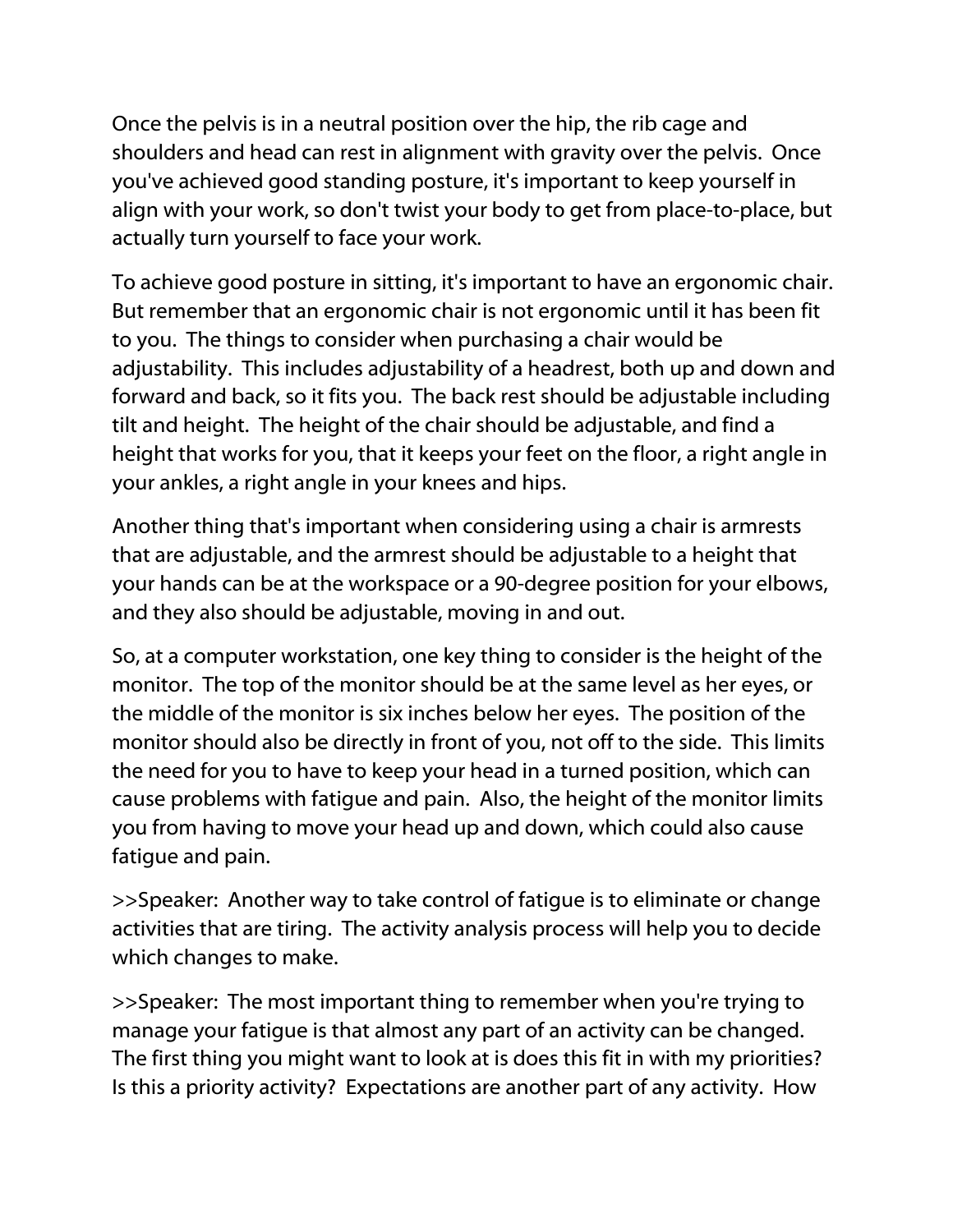high a quality do I have to do this activity? How vigorously do I have to do it? Could someone else be doing it? Could I delegate it to a co-worker, to a friend? Do I have to do this activity myself? You also want to look at the timing of the activity. If I'm doing something after a fatiguing activity that's really important to me, maybe I should change the time of that activity.

Another question of timing would be whether I need a rest after that activity. And, if so, I need to plan that and add that resting time so that I can be recovered from a fatiguing activity. Another factor in any activity is its location and its setup. Is there something about this location that is making me more tired? Is the setup for this activity making me tired? Is there some way I could put things together, organize it, break down that activity into every physical part of that activity that you're doing, and question whether that step is necessary. Do I need to combine it? Can I eliminate it? Is there a different time I can do one step and maybe do the other steps together? So, there are often ways to change an activity.

The pace of the activity is another important part of an activity. Are you doing that activity quickly? Could you perhaps slow it down? Could it be less stressful if you slowed it down? Could it be less fatiguing if you changed the pace? Try and think of ways that you could make that activity easier. For instance, if you used a Cuisinart for cutting, is there some piece of technology, like e-mail or voice-activated software that could make that activity easier for you to do? Think about every piece of equipment that is or could be used for an activity.

The next step, after you've analyzed the activity, is to develop the modifications. And so the modifications would depend on what the answers are to those questions that you just asked. If you can identify a piece of equipment that would help; if you can identify a posture or position that you could change; if you could identify changes in timing or combination of steps; all of those modifications taken together often mean that an activity is not nearly as fatiguing as it used to be.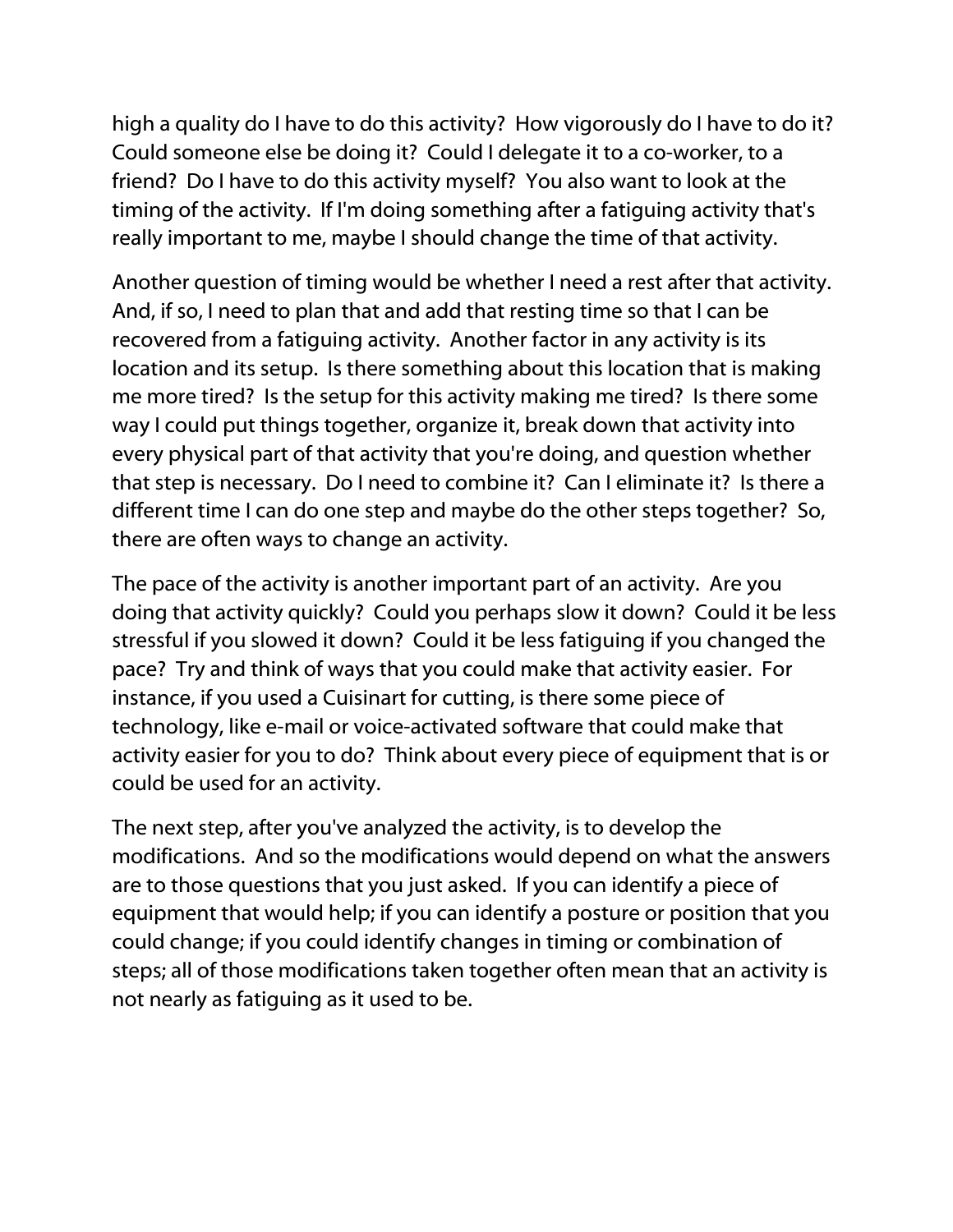Don't think that every modification you make is going to work. Try it out, see if it makes a difference. Give it a good, realistic trial. You might need to make more modifications. But once you get the hang of asking the questions and making the modifications, you'll find that there are many activities that you can change.

One example of an activity modification might, for instance, be if you're showering. Many, many people with MS report that they get up in the morning feeling rested and about a half an hour or 45 minutes later, after they've finished their showering that they're exhausted. The first thing to look at is the goal of showering. Why are you taking a shower? Generally, the answer will be to get clean.

The next thing that you'd want to look at would be is this a priority activity? Is this something I want to do, I have to do? And is it something I could delegate to somebody else? Now, in the case of a shower, obviously, it's not something you can delegate and it is a priority activity.

Another thing to look at would be the timing of the shower. Do you really need to shower in the morning or could you shower at night? And perhaps even thinking of showering every-other-day instead of showering every day. If you're walking down a long hall to get to the shower, going up or down stairs to get to a shower, is there a way to change that? Do you have everything you need right there next to possibly a chair that you could put in the shower, so that you have the shampoo there, you have the razor, if you're going to shave your legs, you have the conditioner, and you have a towel within easy reach.

So, if you sit to shower and perhaps if you're washing your hair and you put your arms on your knees, bring your head down to your knees, you don't even have to have your arms in the air and hold them in the air in order to wash your hair. If you have all your equipment together, you can do your activity sitting, taking much less energy, dry yourself off, and then go on to your next activity.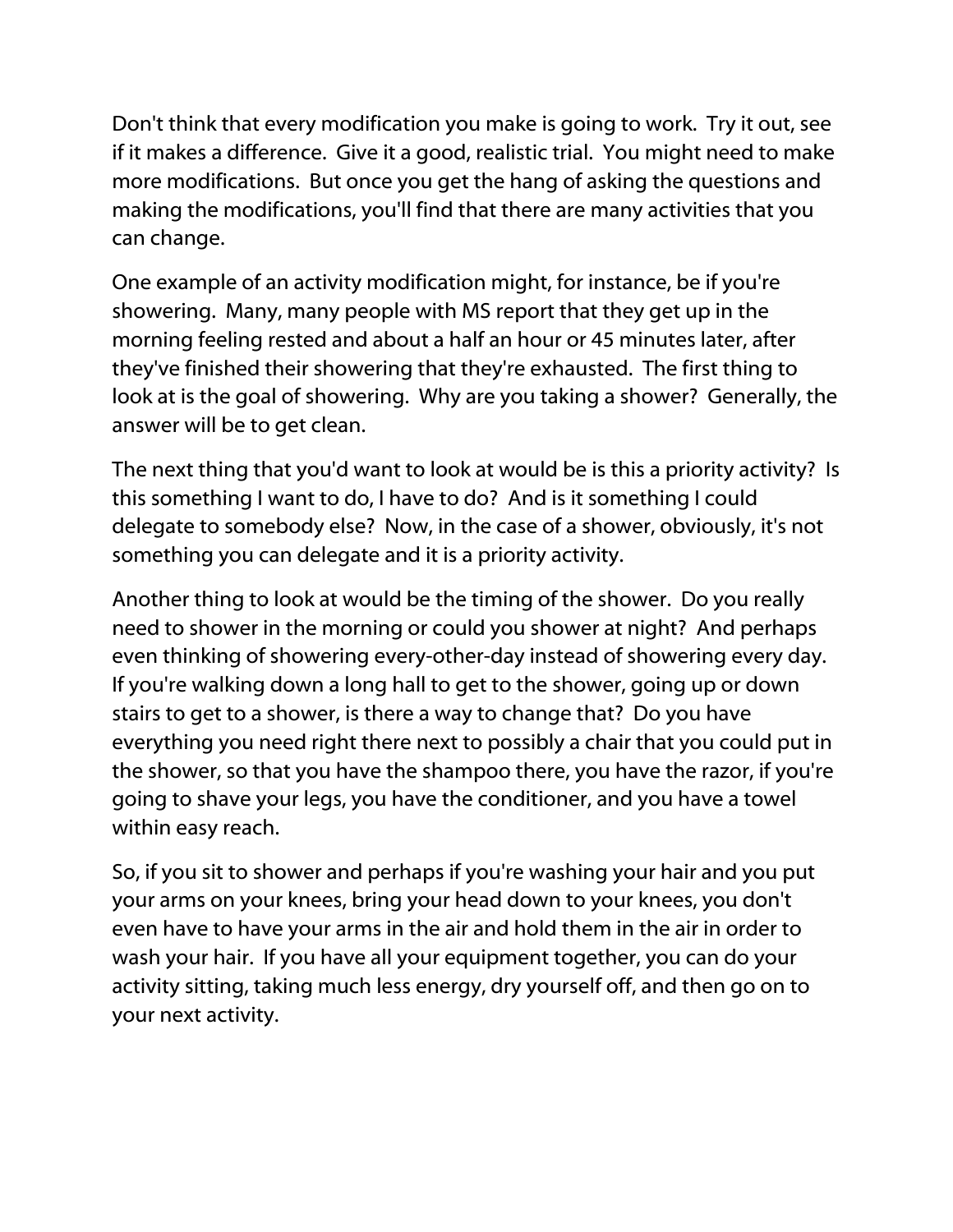>>Speaker: One way of looking at energy is to think of it as a bank that you have, and this bank is full of energy. Some days it's higher and some days it's lower, like anybody's bank account might be. But when you start looking at your priorities, you're going to have to start withdrawing energy from that bank in order to accomplish those priorities.

>>Speaker: There are three important concepts in energy management: depositing energy, saving energy, and budgeting energy. Depositing energy means using things like exercise or napping or sitting down to put new energy in your energy bank. Saving energy is similar to saving money. Think about things that you don't want to spend your energy on and don't spend it there. Think about things that are important to you, things that you want to do, and save your energy for those activities. Budgeting energy starts with the goal and priority setting. Thinking ahead, thinking about what you have scheduled tomorrow, what you have scheduled in the afternoon, what is important, and what do you want to accomplish this day, this week, this month.

>>Speaker: I seem to have a lot of requests for my time, and I really want to do everything. I guess a lot of people want to do everything, but I can't and I don't. The last few months I've been foster caring puppies for the humane society, and I had a litter of 11 puppies. I cleared my schedule for two months. I just said these are taking all my time. So, I pretty much didn't do anything, but all my friends who I'd get together with, they knew that they could come to my house any time and play with puppies. But that was a really important project for me. So, it's just a matter of deciding what you need to do and scheduling it that way.

>>Speaker: Taking control of fatigue doesn't mean that the fatigue goes away. What it means is you are table to do your priority activities, to do the things that are important to you and maybe to your family, and not end up being so tired by doing things that you really don't care about, that you can't do the things that you really want to do.